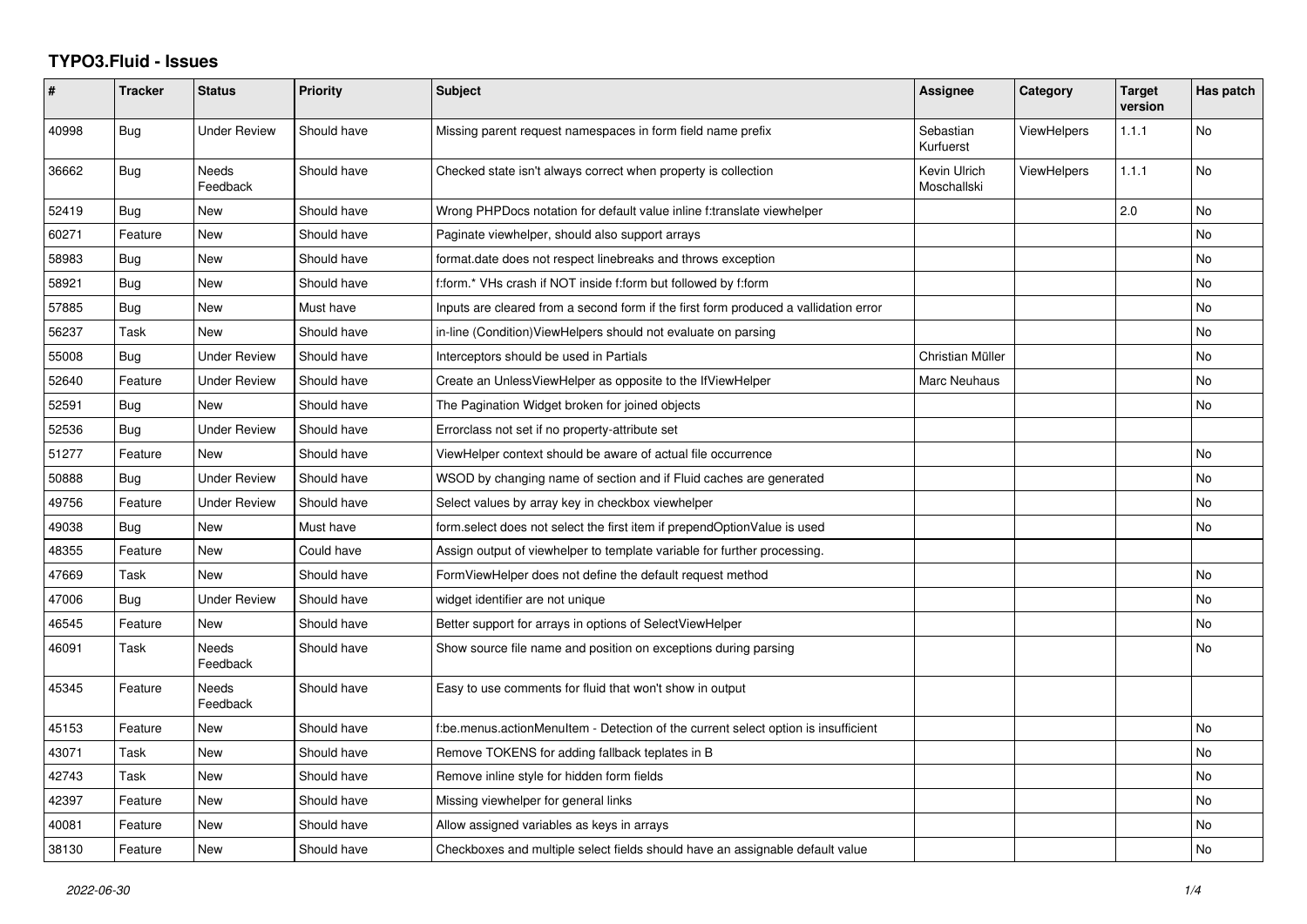| ∦     | <b>Tracker</b> | <b>Status</b>       | <b>Priority</b> | Subject                                                                                                     | <b>Assignee</b>        | Category | <b>Target</b><br>version | Has patch |
|-------|----------------|---------------------|-----------------|-------------------------------------------------------------------------------------------------------------|------------------------|----------|--------------------------|-----------|
| 37095 | Feature        | New                 | Should have     | It should be possible to set a different template on a Fluid TemplateView inside an<br>action               | Christopher<br>Hlubek  |          |                          | No        |
| 36559 | Feature        | New                 | Could have      | New widget progress bar                                                                                     |                        |          |                          | Yes       |
| 33215 | Feature        | New                 | Should have     | RFC: Dynamic values in ObjectAccess paths                                                                   |                        |          |                          | No        |
| 28554 | Bug            | New                 | Should have     | (v4) implement feature flag to disable caching                                                              |                        |          |                          | No        |
| 28553 | Bug            | <b>New</b>          | Should have     | improve XHProf test setup                                                                                   |                        |          |                          | No        |
| 28552 | Bug            | New                 | Should have     | (v5) write ViewHelper test for compiled run; adjust functional test to do two passes<br>(uncached & cached) |                        |          |                          | No        |
| 28551 | <b>Bug</b>     | Accepted            | Should have     | (v4) backport VHTest                                                                                        | Sebastian<br>Kurfuerst |          |                          | No        |
| 28550 | Bug            | New                 | Should have     | (v4) make widgets cacheable, i.e. not implement childnodeaccess interface                                   |                        |          |                          | No        |
| 28549 | <b>Bug</b>     | New                 | Should have     | make widgets cacheable, i.e. not implement childnodeaccess interface                                        |                        |          |                          | No        |
| 13045 | Bug            | New                 | Should have     | Entity decode of strings are different between if-conditions and output of variable                         |                        |          |                          |           |
| 9514  | Feature        | <b>New</b>          | Should have     | Support explicit Array Arguments for ViewHelpers                                                            |                        |          |                          |           |
| 9005  | Feature        | Accepted            | Could have      | Fluid Template Analyzer (FTA)                                                                               | Sebastian<br>Kurfuerst |          |                          |           |
| 5636  | Task           | <b>Under Review</b> | Must have       | Form RadioViewHelper and CheckBoxViewHelper miss check for existing object<br>before it is accessed.        |                        |          |                          | No        |
| 3291  | Feature        | Needs<br>Feedback   | Should have     | Cacheable viewhelpers                                                                                       |                        |          |                          | No        |
| 51239 | Bug            | <b>Under Review</b> | Must have       | AbstractViewHelper use incorrect method signature for "\$this->systemLogger->log()"                         | Adrian Föder           | Core     |                          | Yes       |
| 46257 | Feature        | <b>Under Review</b> | Should have     | Add escape sequence support for Fluid                                                                       |                        | Core     |                          | No        |
| 39990 | Bug            | New                 | Should have     | Same form twice in one template: hidden fields for empty values are only rendered<br>once                   |                        | Core     |                          | No        |
| 33551 | <b>Bug</b>     | <b>New</b>          | Must have       | View helper values break out of a partial scope                                                             | Sebastian<br>Kurfuerst | Core     |                          | No        |
| 33394 | Feature        | Needs<br>Feedback   | Should have     | Logical expression parser for BooleanNode                                                                   | <b>Tobias Liebig</b>   | Core     |                          | No        |
| 32035 | Task           | New                 | Should have     | Improve fluid error messages                                                                                |                        | Core     |                          | Yes       |
| 30555 | Feature        | New                 | Could have      | Make TagBuilder more extensible                                                                             |                        | Core     |                          | No        |
| 27607 | <b>Bug</b>     | New                 | Must have       | Make Fluid comparisons work when first element is STRING, second is NULL.                                   |                        | Core     |                          | No        |
| 12863 | Bug            | New                 | Should have     | Attributes of a viewhelper can't contain a '-'                                                              | Sebastian<br>Kurfuerst | Core     |                          | No        |
| 10472 | Feature        | New                 | Could have      | Fluid Standalone distribution                                                                               |                        | Core     |                          | No        |
| 7608  | Feature        | New                 | Could have      | Configurable shorthand/object accessor delimiters                                                           |                        | Core     |                          | Yes       |
| 4704  | Feature        | New                 | Should have     | Improve parsing exception messages                                                                          |                        | Core     |                          |           |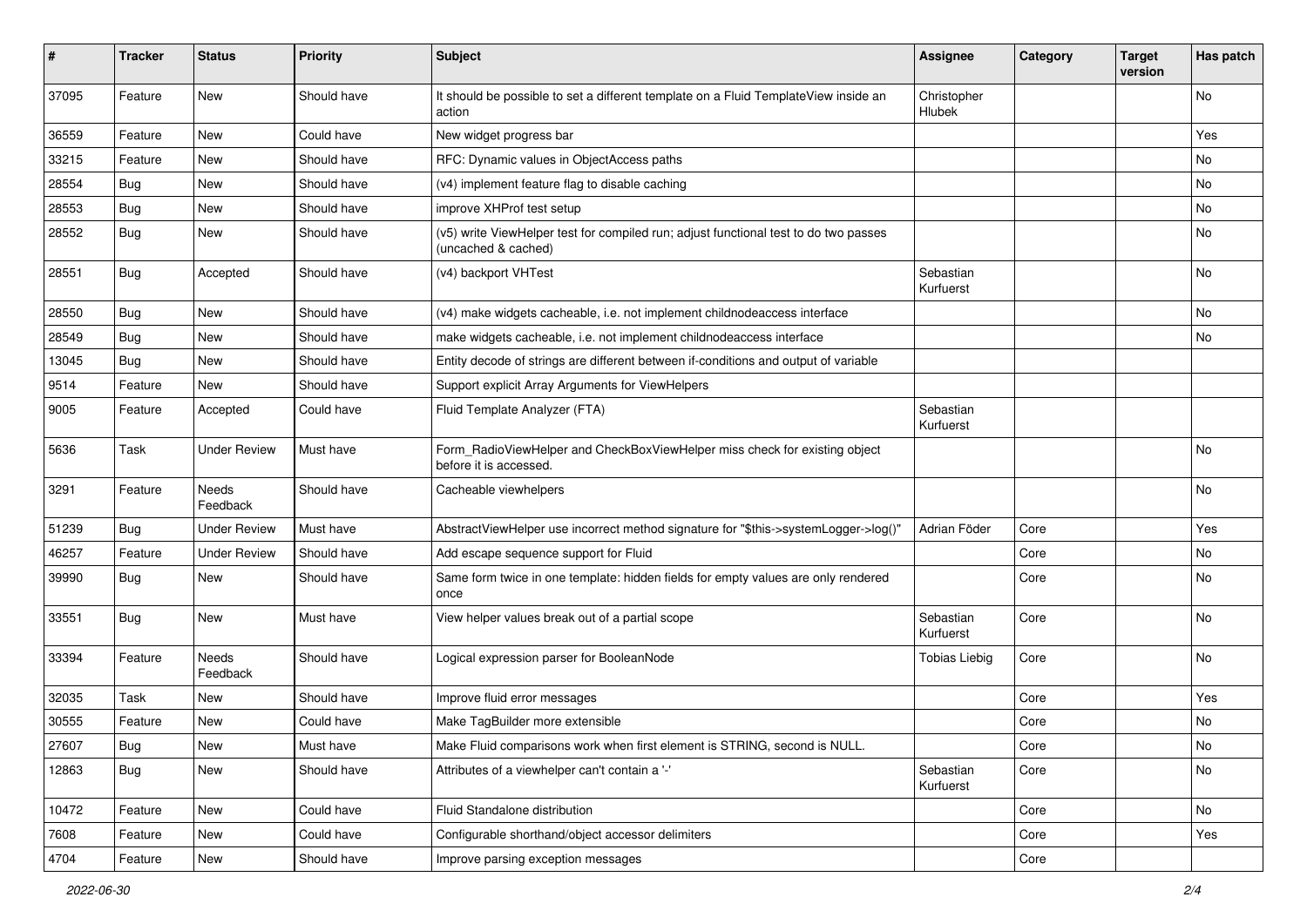| #     | <b>Tracker</b>   | <b>Status</b>            | <b>Priority</b>      | Subject                                                                                                | Assignee                    | Category           | <b>Target</b><br>version | Has patch |
|-------|------------------|--------------------------|----------------------|--------------------------------------------------------------------------------------------------------|-----------------------------|--------------------|--------------------------|-----------|
| 3481  | Bug              | New                      | Should have          | Use ViewHelperVariableContainer in PostParseFacet                                                      |                             | Core               |                          | No        |
| 1907  | Feature          | New                      | Could have           | Default values for view helpers based on context                                                       |                             | Core               |                          |           |
| 60181 | Feature          | New                      | Could have           | Caching mechanism for Fluid Views/Templates                                                            |                             | View               |                          | No        |
| 45394 | Task             | New                      | Should have          | Forwardport Unit test for standalone view                                                              |                             | View               |                          | No        |
| 43072 | Task             | New                      | Should have          | Remove TOKENS for adding templates fallback in Backporter                                              |                             | View               |                          | No        |
| 38369 | Bug              | New                      | Must have            | Resource ViewHelpers should not fall back to request package                                           |                             | View               |                          | No        |
| 8989  | Feature          | Needs<br>Feedback        | Could have           | Search path for fluid template files                                                                   |                             | View               |                          | No        |
| 65424 | Bug              | <b>Under Review</b>      | Should have          | SelectViewHelper must respect option(Value Label)Field for arrays                                      |                             | ViewHelpers        |                          | No        |
| 60856 | <b>Bug</b>       | New                      | Must have            | Target attribute not supported by the form viewhelper                                                  |                             | <b>ViewHelpers</b> |                          | Yes       |
| 60003 | Feature          | New                      | Should have          | Add required-Attribute to f:form.password                                                              |                             | ViewHelpers        |                          | No        |
| 59057 | <b>Bug</b>       | <b>Under Review</b>      | Must have            | Hidden empty value fields shoud be disabled when related field is disabled                             | <b>Bastian</b><br>Waidelich | ViewHelpers        |                          | No        |
| 58862 | <b>Bug</b>       | <b>Needs</b><br>Feedback | Should have          | FormViewHelper doesn't accept NULL as value for \$arguments                                            | Bastian<br>Waidelich        | ViewHelpers        |                          | Yes       |
| 54284 | <b>Bug</b>       | New                      | Should have          | Default Option for Switch/Case VH                                                                      |                             | ViewHelpers        |                          | No        |
| 54195 | Task             | New                      | Should have          | Rename and move FormViewHelper's errorClass value, currently 'f3-form-error'                           | Adrian Föder                | ViewHelpers        |                          | No        |
| 51100 | Feature          | New                      | Must have            | Links with absolute URI should have the option of URI Scheme                                           |                             | <b>ViewHelpers</b> |                          | No        |
| 49600 | <b>Bug</b>       | New                      | Should have          | f:form tag shown as a HTML on frontend                                                                 |                             | ViewHelpers        |                          | No        |
| 40064 | Bug              | New                      | Must have            | Multiselect is not getting persisted                                                                   |                             | ViewHelpers        |                          | No        |
| 39936 | Feature          | New                      | Should have          | registerTagAttribute should handle default values                                                      |                             | ViewHelpers        |                          | No        |
| 37619 | Bug              | New                      | Should have          | Fatal Error when using variable in name attribute of Section ViewHelper                                |                             | ViewHelpers        |                          | No        |
| 36410 | Feature          | New                      | Should have          | Allow templates to send arguments back to layout                                                       |                             | ViewHelpers        |                          | No        |
| 34682 | <b>Bug</b>       | <b>Under Review</b>      | Should have          | Radio Button missing checked on validation error                                                       |                             | ViewHelpers        |                          | No        |
| 34309 | Task             | New                      | Could have           | Unknown ViewHelpers cause exception - should be handled more graceful                                  |                             | ViewHelpers        |                          | No        |
| 33628 | <b>Bug</b>       | Needs<br>Feedback        | Must have            | Multicheckboxes (multiselect) for Collections don't work                                               | Christian Müller            | ViewHelpers        |                          | No        |
| 30937 | <b>Bug</b>       | New                      | Should have          | CropViewHelper stringToTruncate can't be supplied so it can't be easily extended                       |                             | ViewHelpers        |                          | Yes       |
| 26664 | Task             | New                      | Won't have this time | Clean up Form ViewHelpers                                                                              |                             | ViewHelpers        |                          | NO.       |
| 26658 | Task             | New                      | Won't have this time | Make Form ViewHelpers consistent                                                                       |                             | ViewHelpers        |                          | No        |
| 10911 | Task             | New                      | Should have          | Tx Fluid ViewHelpers Form AbstractFormViewHelper->renderHiddenIdentityField<br>should be more reliable |                             | ViewHelpers        |                          | No        |
| 9950  | Task             | New                      | Should have          | Binding to nested arrays impossible for form-elements                                                  |                             | ViewHelpers        |                          |           |
| 8648  | <sub>i</sub> Bug | New                      | Should have          | format.crop ViewHelper should support all features of the crop stdWrap function                        |                             | ViewHelpers        |                          | No        |